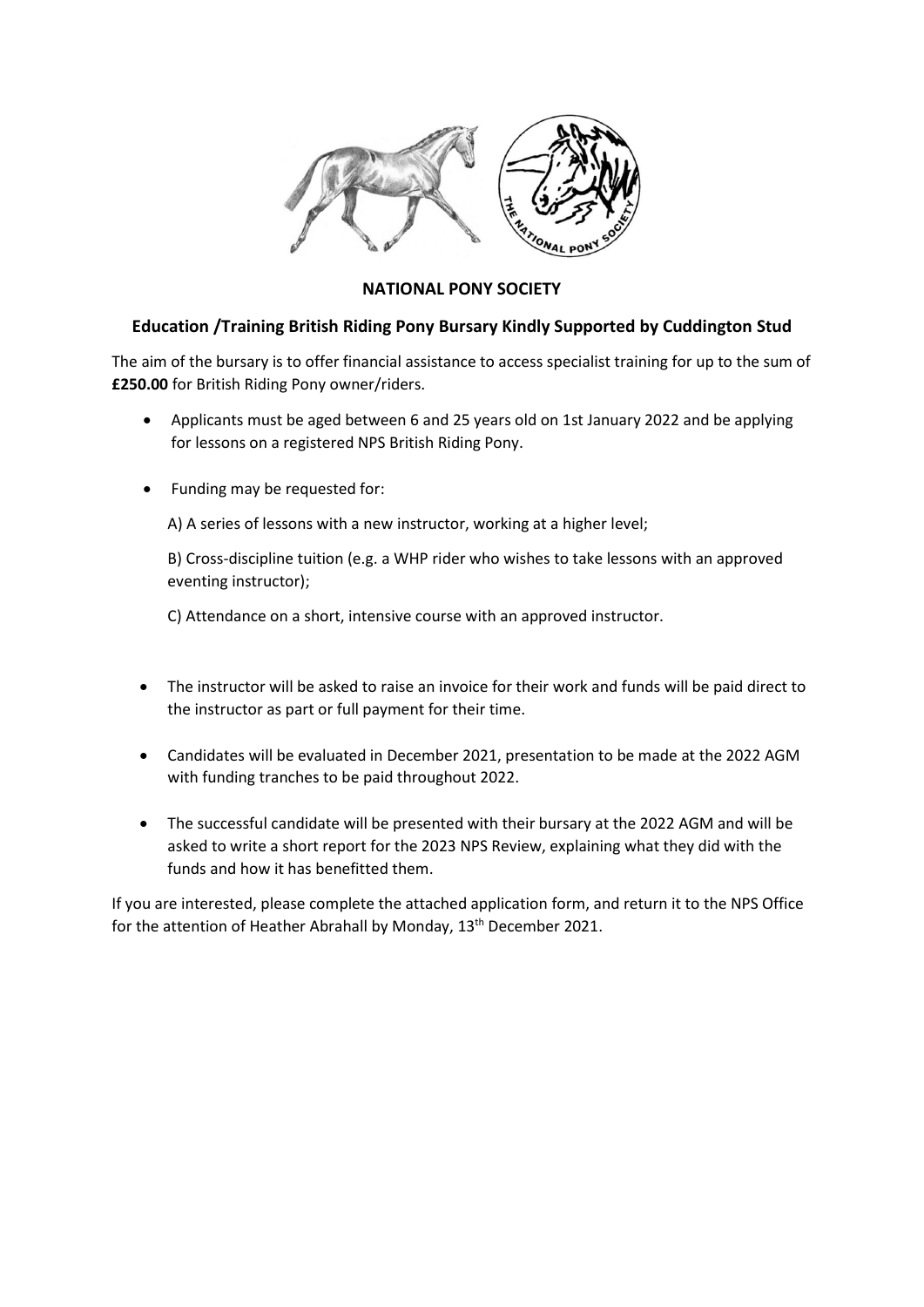# **NPS British Riding Pony Bursary Scheme Application Form**

|                | I am a current NPS Member   My parent/guardian is a current NPS Member                                    |  |  |  |
|----------------|-----------------------------------------------------------------------------------------------------------|--|--|--|
| If applicable: |                                                                                                           |  |  |  |
|                | Membership No: ___________________________Year Joined: __________________________ NPS Area: _____________ |  |  |  |
|                |                                                                                                           |  |  |  |
|                |                                                                                                           |  |  |  |

**1. Please outline your ridden or in hand experience so far** (max 250 words)

**2. a) If you have had any involvement with the NPS, please provide details below (max 100 words):**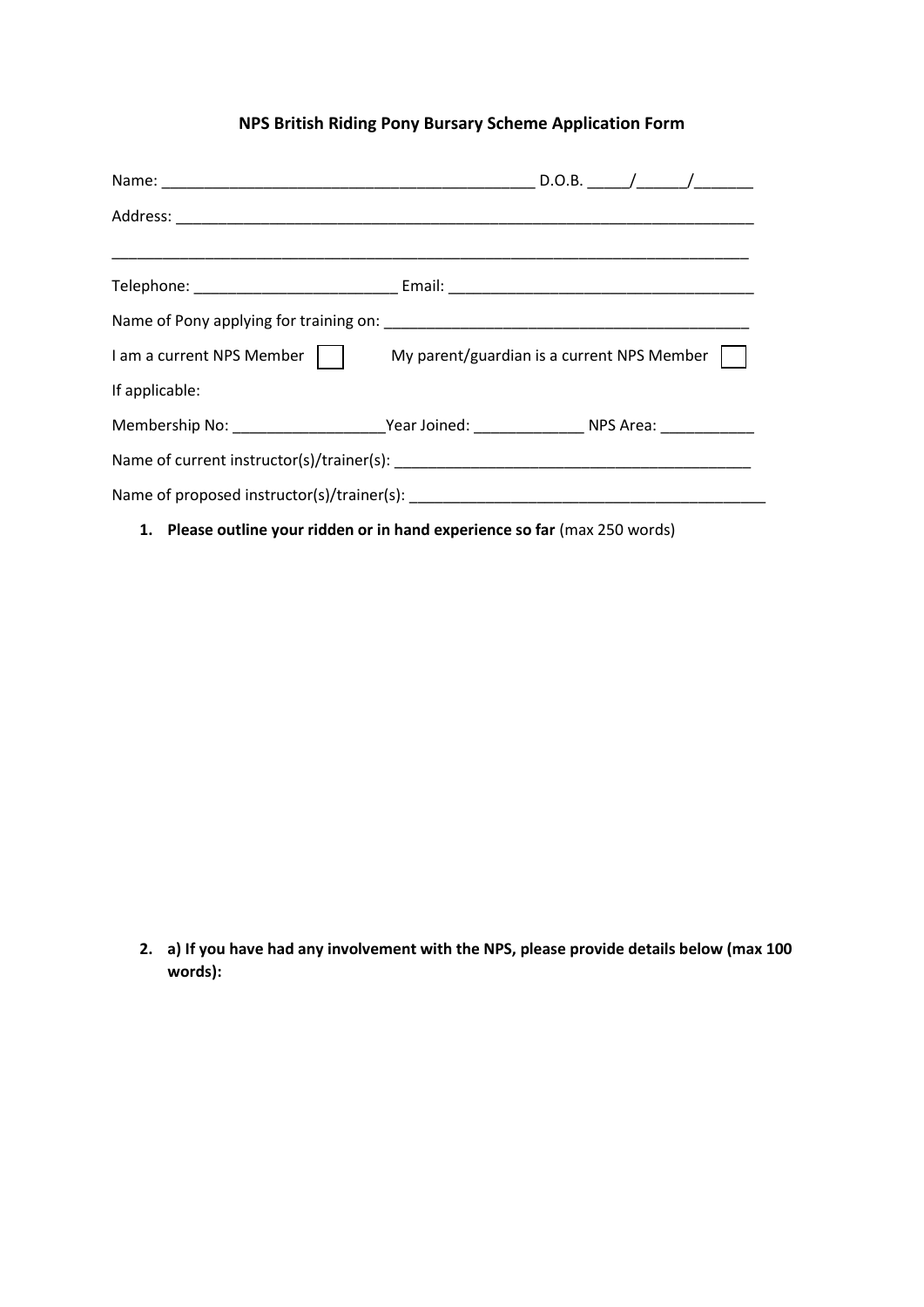**b) If you are a member of any other equine society, please provide details:**

**3. Please explain what you would like to use the NPS bursary for and how this would develop your current training and experience** (max 250 words)

| Objectives and aims once training is completed<br>(e.g. Qualify for National Dressage Champs) | How will this be achieved<br>(e.g. 6 lesson with person X) |  |
|-----------------------------------------------------------------------------------------------|------------------------------------------------------------|--|
|                                                                                               |                                                            |  |
|                                                                                               |                                                            |  |
|                                                                                               |                                                            |  |
|                                                                                               |                                                            |  |
|                                                                                               |                                                            |  |
|                                                                                               |                                                            |  |
|                                                                                               |                                                            |  |

**4. Please indicate the anticipated costs for your proposed training plan. If the NPS bursary is insufficient to cover the costs, please indicate how the shortfall will be met** 

| <b>Training</b> | <b>Cost of Training</b> | <b>Mileage Cost</b> | <b>Total Cost</b> | Short Fall (if any) |
|-----------------|-------------------------|---------------------|-------------------|---------------------|
|                 |                         |                     |                   |                     |
|                 |                         |                     |                   |                     |
|                 |                         |                     |                   |                     |
|                 |                         |                     |                   |                     |
|                 |                         |                     |                   |                     |
|                 |                         |                     |                   |                     |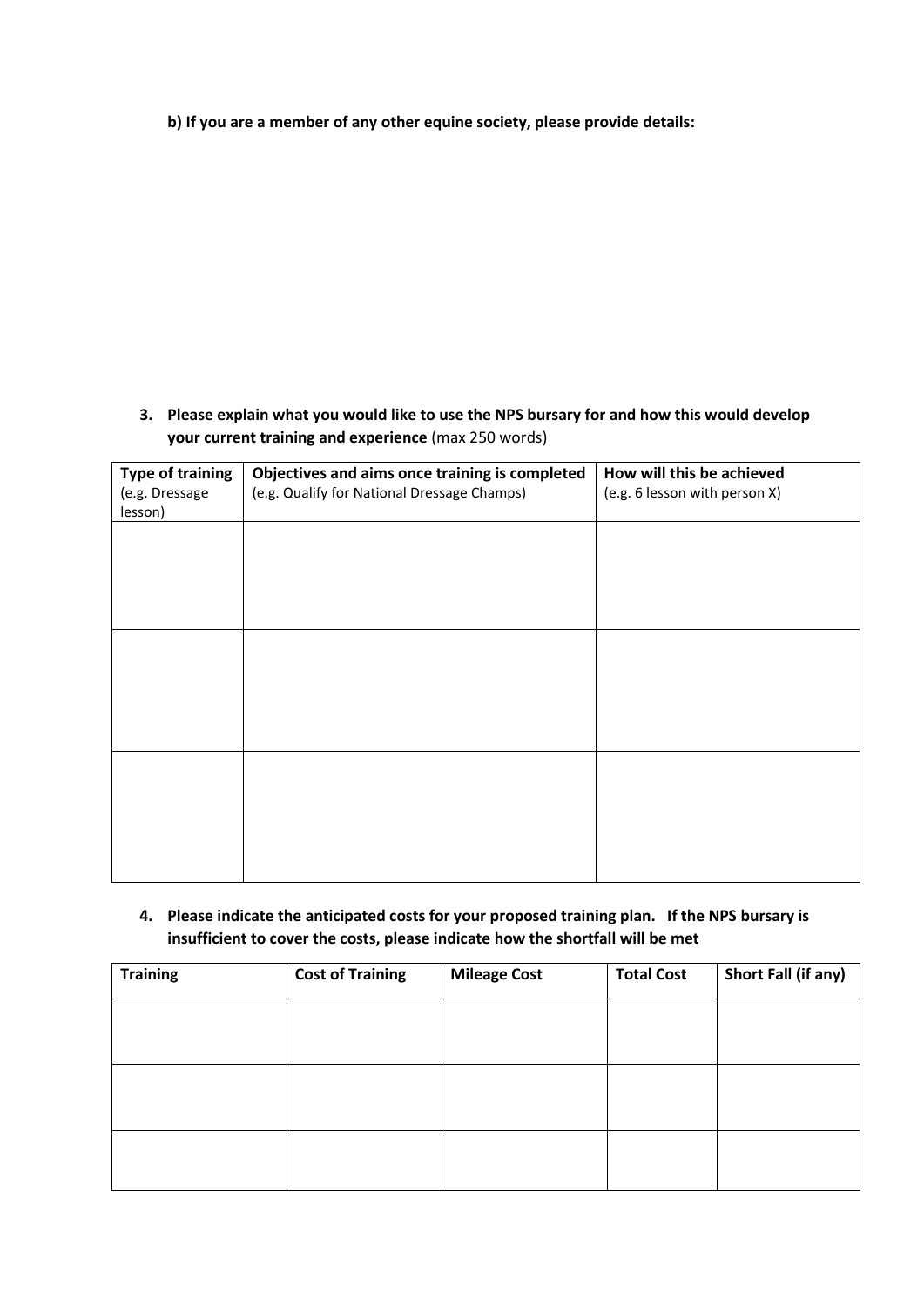#### Reference 1

| Referee cannot be a relative of the applicant or a member of the Council.                                             |
|-----------------------------------------------------------------------------------------------------------------------|
|                                                                                                                       |
|                                                                                                                       |
|                                                                                                                       |
| Are you a current member of The National Pony Society? Yes $\Box$ No $\Box$                                           |
|                                                                                                                       |
|                                                                                                                       |
|                                                                                                                       |
|                                                                                                                       |
|                                                                                                                       |
|                                                                                                                       |
| <u> 1989 - Johann Harry Harry Harry Harry Harry Harry Harry Harry Harry Harry Harry Harry Harry Harry Harry Harry</u> |
|                                                                                                                       |
| <u> 1989 - Johann Harry Harry Harry Harry Harry Harry Harry Harry Harry Harry Harry Harry Harry Harry Harry Harry</u> |
|                                                                                                                       |
|                                                                                                                       |
| Referee 2 - Optional. Referee cannot be a relative of the applicant or a member of the Council.                       |
| Relation to applicant: Latin and Alexander and Alexander and Alexander and Alexander and Alexander and Alexander      |
|                                                                                                                       |
|                                                                                                                       |
| Are you a current member of The National Pony Society? Yes No                                                         |
|                                                                                                                       |
|                                                                                                                       |
|                                                                                                                       |
|                                                                                                                       |
|                                                                                                                       |
|                                                                                                                       |
|                                                                                                                       |
|                                                                                                                       |
|                                                                                                                       |